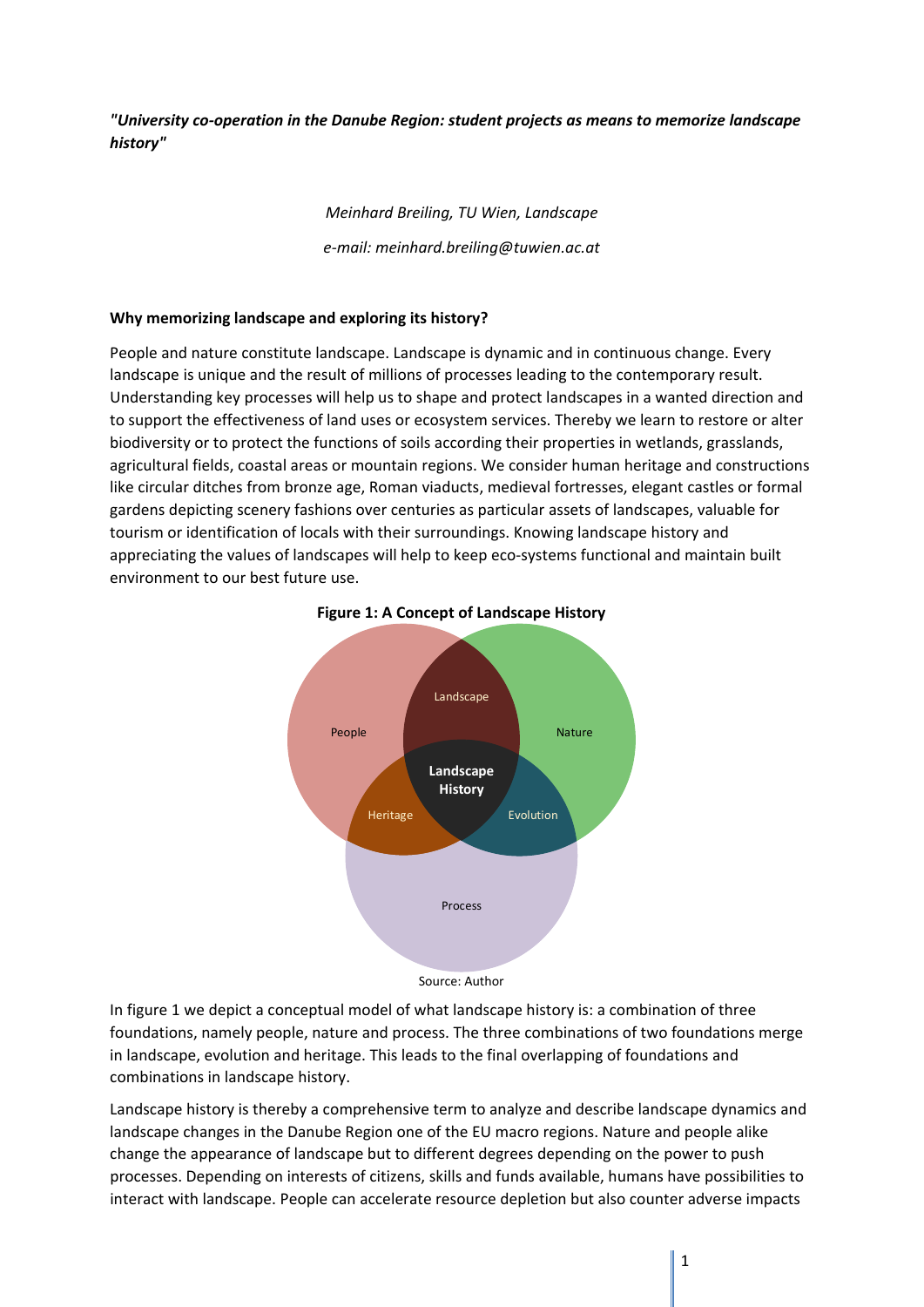on landscape like floods and disasters. Lacking many or most of those human resources like this is the case in Lower Income Danube Countries means that human actions will diminish while natural forces regain strength to modify and change landscapes.

During different periods the natural and human forces to introduce or counter changes in landscapes are highly diverse. What is possible during one period was not necessarily possible in the previous period and will eventually not be possible in the next period. Analyzing the differences of defined landscapes like changes in population, related human actions, safeguarding or forgetting cultural heritage, maintaining and increasing biodiversity by using [cultural] landscapes, protecting ecosystems for endangered species and countering natural challenges like disasters by the knowledge of landscape and reassessing the governance regimes at a given time can therefore explain why we face particular challenges today but not in other periods or vice versa.

The landscape experienced today roots in previous developments and history going back to natural processes covering million to thousands of years and human processes reaching back centuries or decades. The results provide advantages or sometimes disadvantages for current populations in their wanted use of landscapes. If we target concerned changes, stable conditions or avoiding unwanted change, in all cases we need to consider time‐place relationship of landscape processes and use it in the contemporary settings under prevailing policies and governance.

# **Who are the target groups we have in mind?**

- Priority Area 6 of the Danube Region Strategy, stakeholders, policy makers and administrators
- Locals in disfavored landscapes experiencing outmigration, financial decline and shrinking services lacking own resources to manage their problems in a proactive way.
- Young actors studying at universities, potential multipliers of ideas and providing them an arena to develop their skills throughout the economically disfavored regions in the Danube Region.

We try to join three distinct groups with contrasting backgrounds. They are all part of the same problem in a real physical landscape which is target to change. If we want to solve such a problem or change landscapes in a proactive way, we need these groups to interact.

The Danube Region Strategy and its priority areas such as 6 "To preserve biodiversity, landscapes and the quality of air and soils" need appropriate case studies to assess and explain landscape dynamics, landscape change and landscape history. The changing roles of humans and nature in landscapes has to be highlighted. Soil loss f. e. can be forced like in the case of urban development projects with sealed areas or by certain agricultural techniques not suitable to maintain long term soil quality or voluntary, when landscapes are economically no longer attractive for humans and abandoned. Biodiversity can be much higher in marginally cultivated agricultural lands than in nature. Biodiversity is much higher in populated urban areas with limited soil coverage than in large monocultural agricultural landscape. However, periods ago there might have been opposite circumstances in landscapes. For this we need cases and projects in sample landscapes in the Danube Region.

The locals are in place and they are the key to any change in the landscape. If there are no (longer) people in place we cannot have bottom up projects in mind. Several or many projects in the Danube Region will lead to more case studies and better comparisons between chosen strategies. This means co-ordination efforts or even programs on a national, or Danube Region scale. Therefore, during the last decade the EU countries in the Danube Region including the neighboring countries built up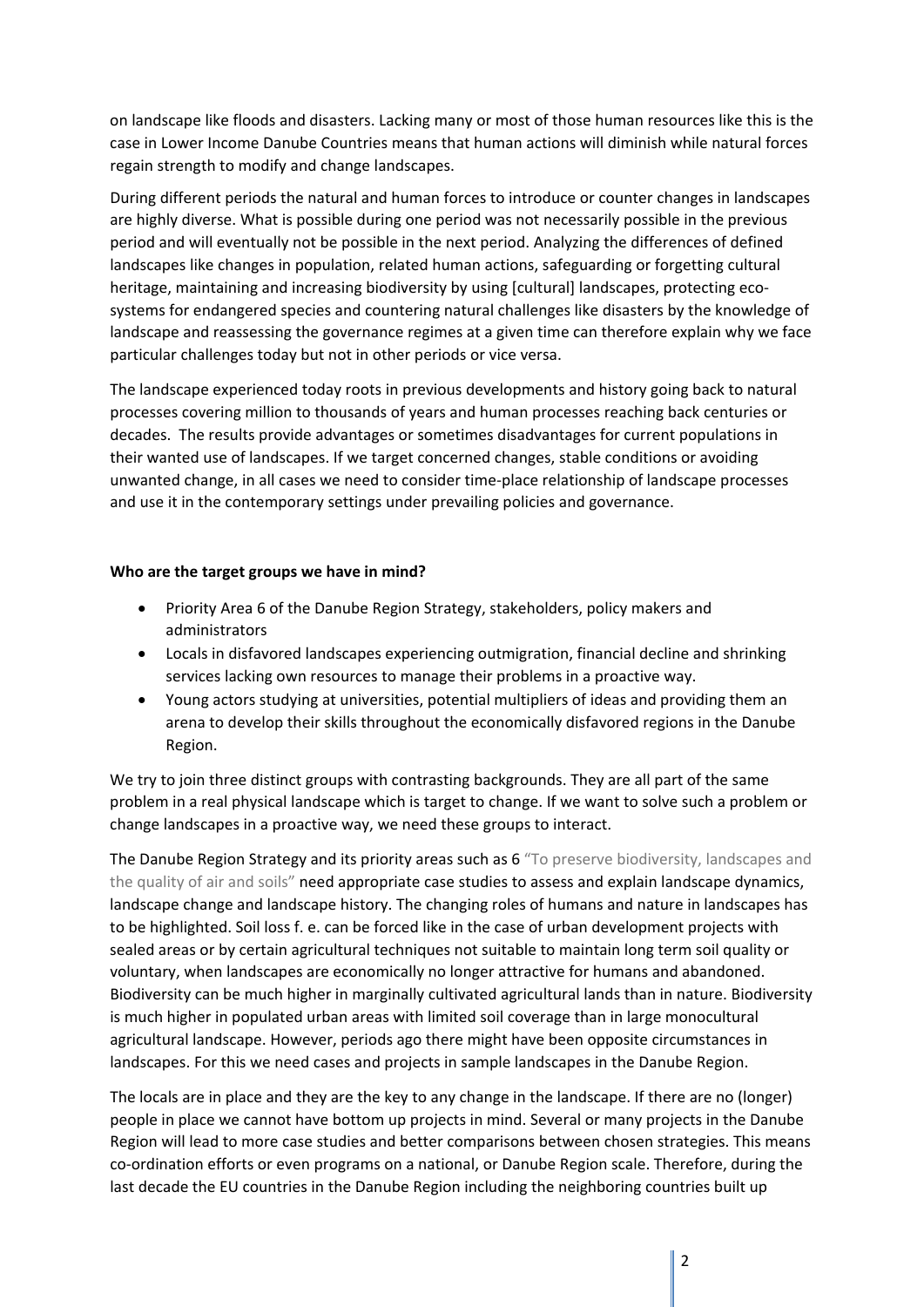structures for regional cooperation and programs including landscape, biodiversity and climate change generally presented by the priority area six of the Danube Region Strategy (EUSDR 2010). Economically weak areas suffer most from an ageing of their people. The young and fit ones move, while the old and weak ones stay. For this reason, it is very important to get periodically access to young people from outside and their fresh ideas. Offering university courses with the aim to support the weakest parts of the population with project ideas in their reach is considered a valuable exercise for all involved parties. Students get firsthand experience on the daily life situation in less favored landscapes. The locals get a plan on what they could do. The administrators of the Danube Region Strategy get input from students and academia at no or marginal extra costs.

## **How to memorize a landscape?**

There are several methods that can be applied. First, we need to identify the problems. Second, we must make a project with defined tasks and actors with a plan that fits to available resources. Third, we must transform from the actual state to a wanted future state or describe under what conditions such a transformation is feasible or why it is currently not achievable.

In our case we propose to apply summer schools, university courses, seminars and conferences to rise awareness and to provide room for wanted landscape awareness and accordingly landscape change. The background of students can be very different. The targeted professions of students have all a stake in the physical landscape: agronomists, architects, archeologists, artists, biologists, climatologists, engineers, foresters, geographers, limnologists, sociologists, traffic planners, urban planners or other professions not mentioned here. So far, we can provide two examples from the Danube Region, one example from 2018 and a summer school in Dealu Frumos and a second example from the Danube Delta from 2019 and hope to contribute with supplementary efforts in future. The invited students took up self‐defined problems in interactions with locals.



#### **Figure 2: Students analyzing landscape history in Dealu Frumos**

Source: Author July 2018

In the case study of Dealu Frumos, a mixed student group from three universities went to the region of fortified churches in Transylvania originating from a period back 700 years. Once in history this landscape provided a refuge for thousands of migrants fleeing from religious prosecution in central Europe. A massive decline in population and human activities since the change of system from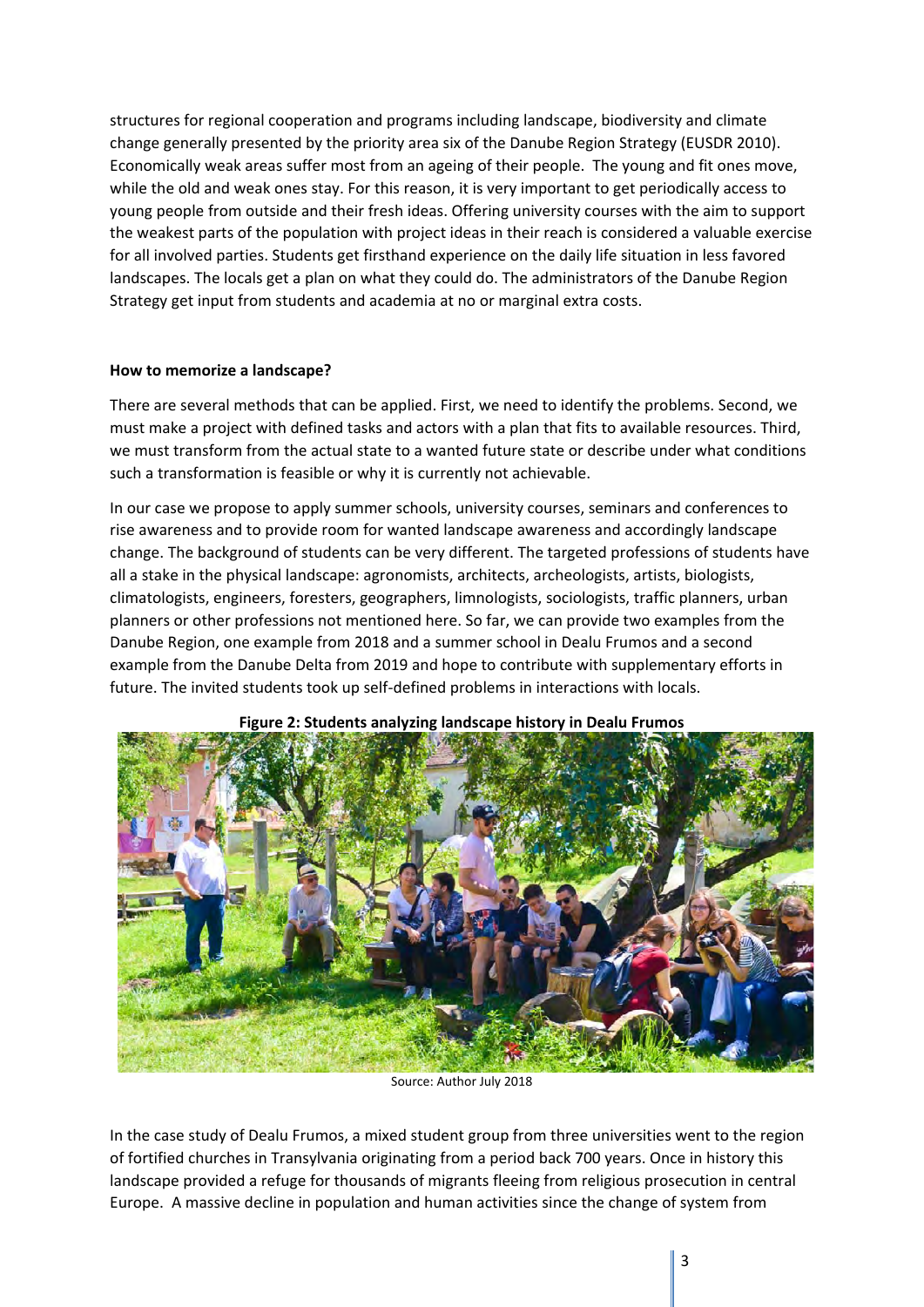communist to free market leads to marginalization and neglect of former intense processes in the landscape. Outstanding cultural heritage cannot find a modern use like in other wealthier regions and is slowly degrading. The designed projects give new use to the discontinued function. They name possible actors to promote such projects (Breiling et Voica 2019).

In the case study from the Danube Delta, student groups from two universities went back to recent history and the formation of labor camps in remote parts of the Danube Delta some 70 years ago. Hundreds if not thousands of people died through forced labor in harsh conditions. Since the 1970ies these camps are abandoned but authorities tried to hide and to forget their existence. Only recently the surviving victims claim a culture of remembering and instead of hiding. The built elements in relation to the forced work are highlighted. Concrete structures in Ultima Frontiera a former labor camp endured the ecological restauration efforts of the UNESCO Biosphere Reserve. They could only be built during a period of a drained landscape and seem bizarre in the current marsh and wetland landscape. In contrary, the barracks of the prisoners built from natural materials are today invisible as all‐natural materials went back to the delta and favored a culture of forgetting and hiding.



**Figure 3: Building a shelter like locals did with natural materials in Letea, Danube Delta** 

Source: Author October 2019

These projects would not exist if we would not direct summer schools or courses into landscapes with marginal economy where inhabitants are on retreat. Loosing the inhabitants means the impoverishment of landscape resulting from a loss of activities and human processes particularly in cultural landscapes. This in turn further results in a loss of biodiversity, neglect of soil management, lost eco-system services, a lack of human control often leading to illegal waste dumping, an increased danger of poisoning eco-systems through the existence of chemical time bombs in unattended land which will limit the resilience and usability of future landscapes. Keeping more people at place or improving livelihoods for the people in place by generating hope through the design of new projects, remembering the good or evil past in different historical periods, confronting with innovative ideas, will contribute to the sustainability of landscapes and the entire Danube Region.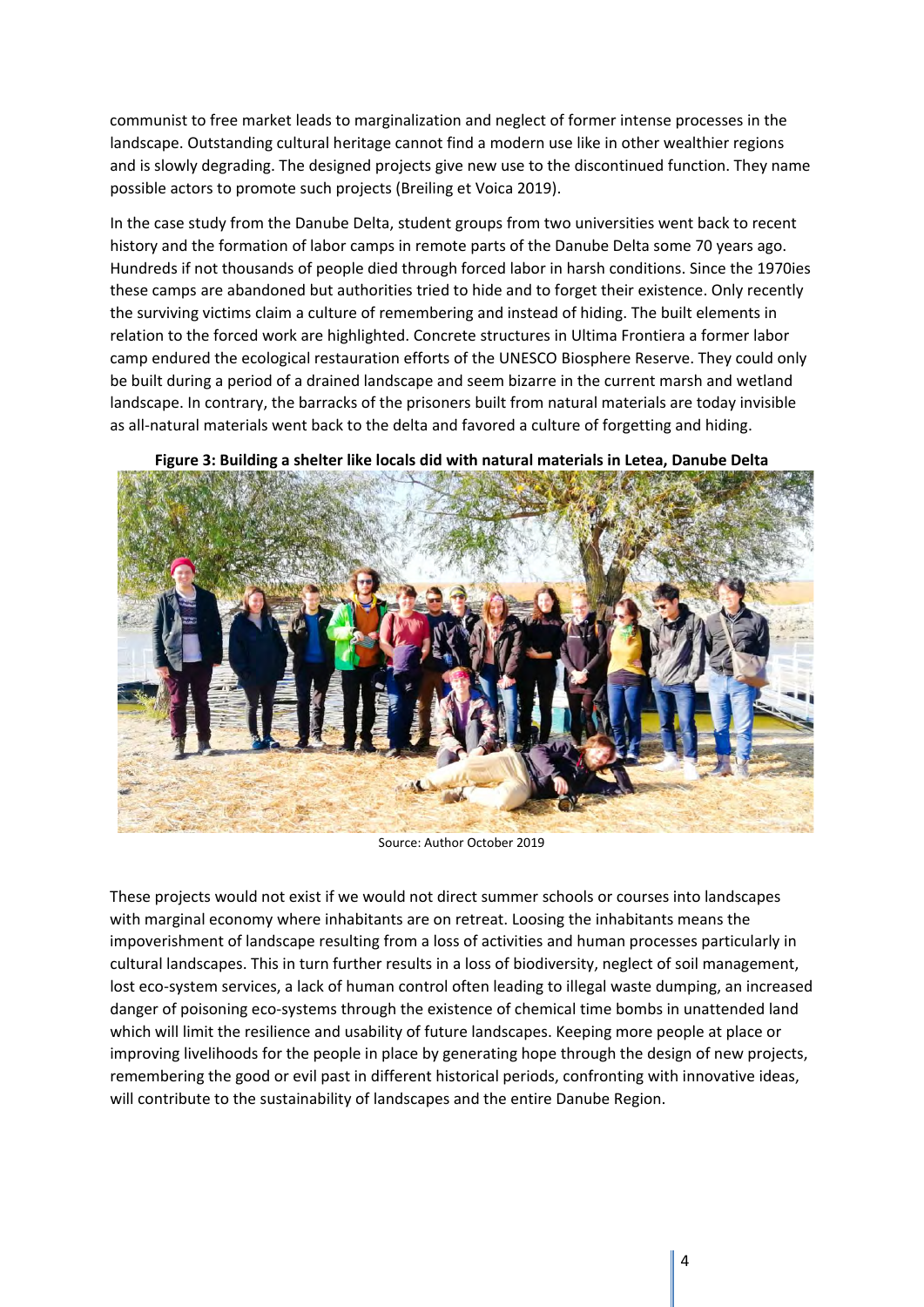### **What future projects to memorize landscape are feasible?**

The poorest inhabitants of the Danube Region can see more prospects for a better future in unique landscapes if courses and summer schools are multiplied at other places throughout the Danube Region. Depending on the limited financial resources these projects can be small but they will show activity and stimulate citizens in need of communication and interaction with the outside world. The policy makers and stakeholders of the Danube Region can become important facilitators of smallscale projects in periods when only inadequate funds can be distributed.

The scaling of elements in landscapes were widely different in previous periods. Hedges, alleys, green infrastructure, but also agricultural cultivars and food varieties were different in historic landscape periods. Lack of fertilizers, pesticides, machinery forced a different landscape management. Agricultural imports and exports were limited and productivity was low. Lack of external heating sources based on fossil fuels widely forced the use of renewable biomass. Any suitable landscape had to be used for human alimentation. Exploitation of local resources to a maximum had also an impact to biodiversity, soil fertility and the carrying capacity of the landscape. Sometimes in wanted directions, other times in adverse directions. We cannot judge landscapes uniformly, but need to target situations at a period and reconsider the circumstances at a time. From there we have to reassess the historical situation to our period with a changed value or goal system.

Historical landscapes were optimized for local food supply and local exploitation mainly as a necessity to survive while they often serve today as models for sustainable practice based on tradition in an era of free trade and imported resource abundance. Today we have still much of historical knowledge of processes combined with possibilities to maintain the landscapes according to historical principles. With shrinking populations or depopulation, we forget ever more parts of historical knowledge eventually useful as innovations in future periods with stricter resource concerns than today. The Danube Region still provides many outstanding examples of unintended landscape conservation where history lasts longer than in other European regions. Only since recently, these landscapes undergo drastic changes by discontinuation of human processes. There is new room for natural landscape processes that were suppressed for long time by human action. Future student projects can target those issues.